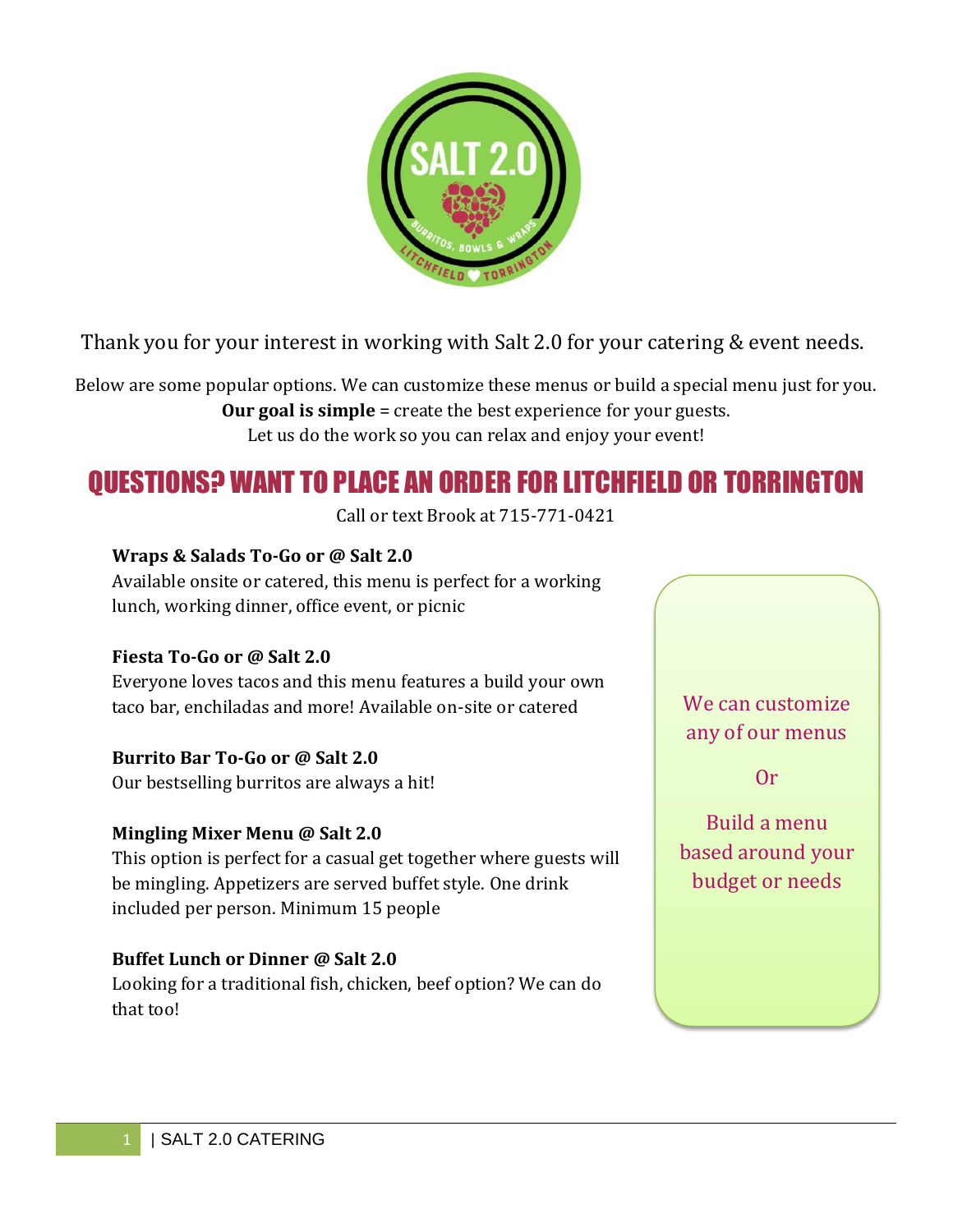### **Wraps & Salads To-Go**

Minimum 12 people \$18.00 per person +tax (Free delivery within a 2-mile radius) AVAILABLE 7 DAYS A WEEK **Orders due 48 hours in advance**

### **Wraps & Salads @ Salt 2.0**

Minimum 12 people \$22 per person +tax and 20% gratuity (includes private space, fountain beverages) AVAILABLE 7 DAYS A WEEK **Book in advance for best availability**

### *MENU*

*(based on 12 people, quantities increased with additional people)*

#### *WRAPS*

(sliced in half) 3 chicken club wraps (6 halves) 2 Mediterranean hummus wraps (4 halves) 2 B.LT. Wraps (4 halves) 2 Smoked salmon wraps (4 halves)

### *SALADS (choose 2)*

Spinach Strawberry Salad with quinoa, Parmesan, sunflower seeds, sweet Vidalia dressing Mediterranean Salad with Kalamata olives, feta, artichoke hearts, red onion, creamy balsamic dressing Creamy potato salad Pasta Salad with fusilli, bell pepper, onion, feta, kalamata olives

### *Chips & Salsa*

*Cookie Tray (chocolate chip, sugar, m&m, oatmeal raisin)*

#### *AVAILABLE ADD-ONS:*

**SOUP** (choose 1) \$3 per person, choice of:

Beef barley chicken noodle minestrone garden vegetable chicken & wild rice Tuscan bean and sausage chicken gumbo tomato tortellini chicken dumpling

### **PREMIUM CANNED OR BOTTLED SOFT DRINKS** as priced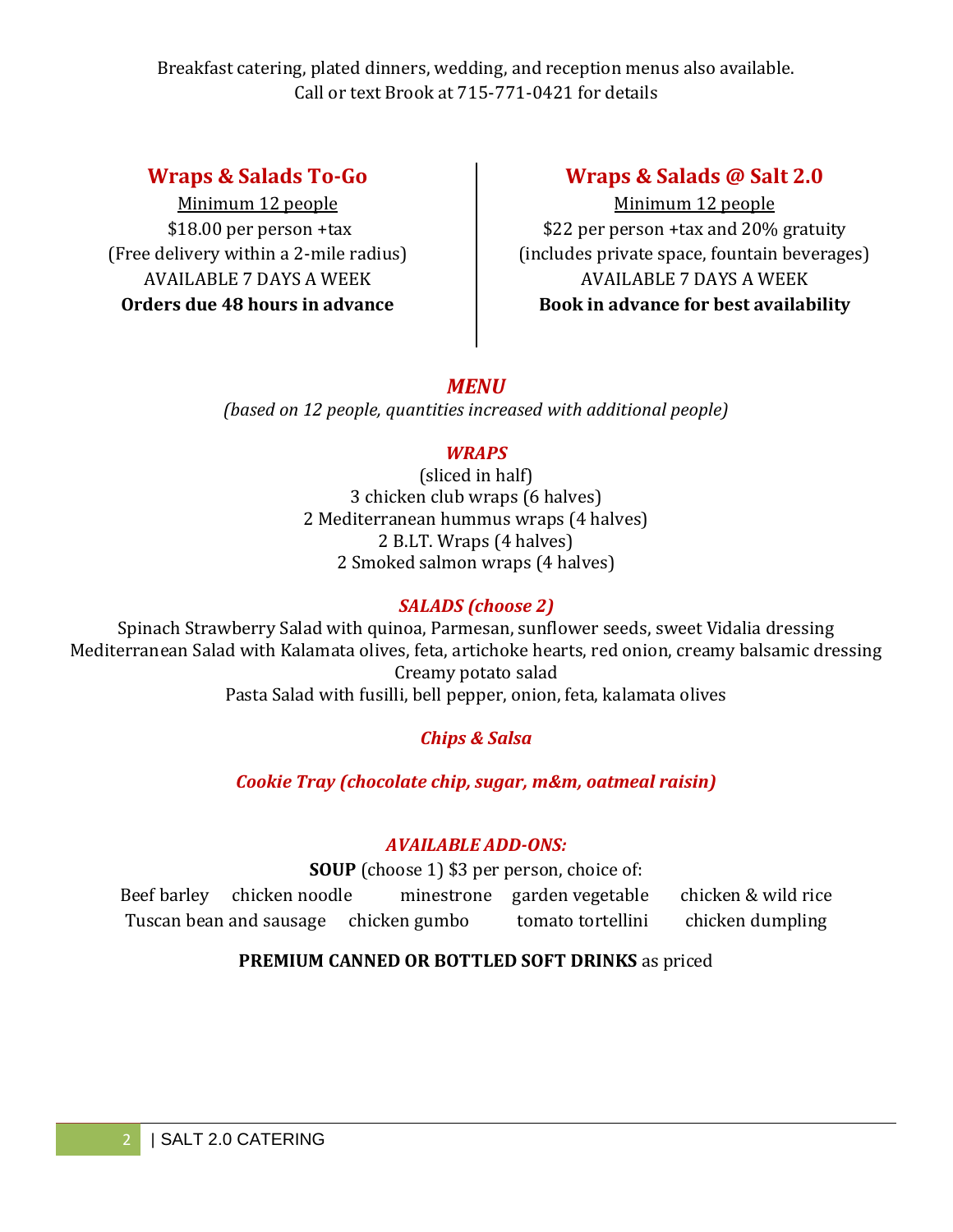### **Fiesta To-Go**

Minimum 12 people \$18 per person +tax (Free delivery within a 2-mile radius) AVAILABLE 7 DAYS A WEEK **Orders due 48 hours in advance**

## **Fiesta @ Salt 2.0**

Minimum 15 people \$22 per person +tax and 20% gratuity (includes private space, fountain beverages) AVAILABLE 7 DAYS A WEEK **Book in advance for best availability**

#### *Menu*

Fried Corn Tortilla Chips with sides of guacamole, sour cream, salsa, queso

#### *Taco Bar*

**(**served family style) choose one or all of the following: corn hard shell tacos/corn tortillas/ flour tortillas

**(Choose 2 proteins)** Chicken Seasoned ground beef Pork carnitas Plant-based beef & black bean

**Taco Toppings included**: cheddar jack cheese, tomato, onion, jalapeños, lettuce, hot sauce

### *Enchilada Tray*

**(**served family style)

| (Choice of 2 enchilada flavors) Cheese |                  | Cheese & bean          | Chicken & cheese |
|----------------------------------------|------------------|------------------------|------------------|
|                                        | Spinach & cheese | Pork carnitas & cheese |                  |

**Sides:** Refried beans, cilantro brown rice, street corn

*Available Add Ons: Assorted Cookie Tray (chocolate chip, sugar, m&m, oatmeal raisin) \$15 per dozen Bottled Water, Soda, LaCroix \$1 each*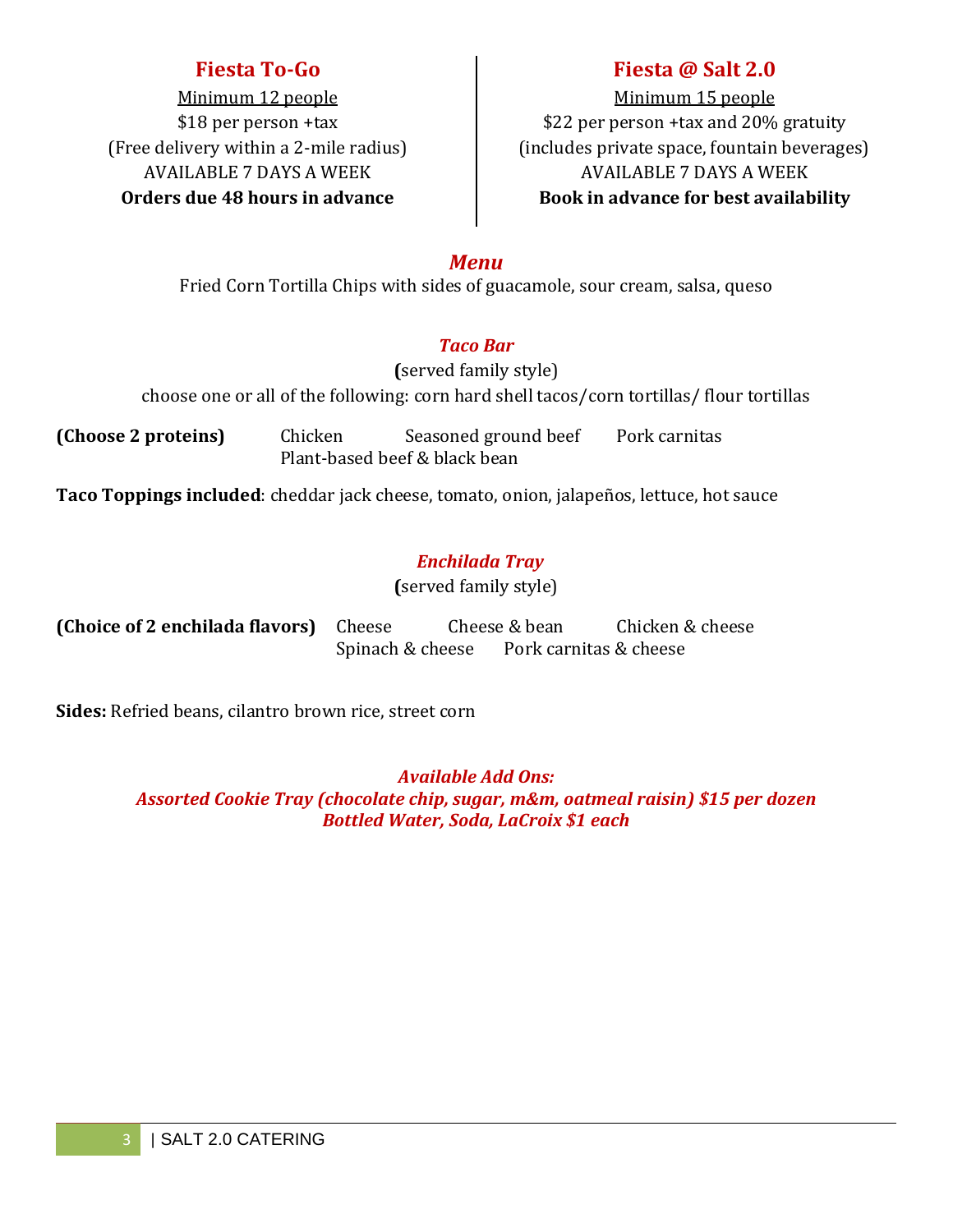### **Burrito Bar To-Go**

Minimum 12 people \$15 per person +tax (Free delivery within a 2-mile radius) AVAILABLE 7 DAYS A WEEK **Orders due 48 hours in advance**

### **Burrito Bar @ Salt 2.0**

Minimum 12 people \$18 per person +tax and 20% gratuity (includes private space, fountain beverages) AVAILABLE 7 DAYS A WEEK **Book in advance for best availability**

*Menu*

Fried Corn Tortilla Chips with sides of guacamole, sour cream, salsa

#### *Mix & Match* (One Burrito Per Person)

Refried Bean & Cheese Chicken Seasoned Ground Beef Beef Barbacoa **Pork Carnitas** Southwest Flank Steak Plant-based meatless beef & black bean Vegan burrito

**Sides:** refried beans, cilantro brown rice, street corn

#### *Available Add Ons:*

*Assorted Cookie Tray (chocolate chip, sugar, m&m, oatmeal raisin) \$15 per dozen Bottled Water, Soda, LaCroix \$1 each*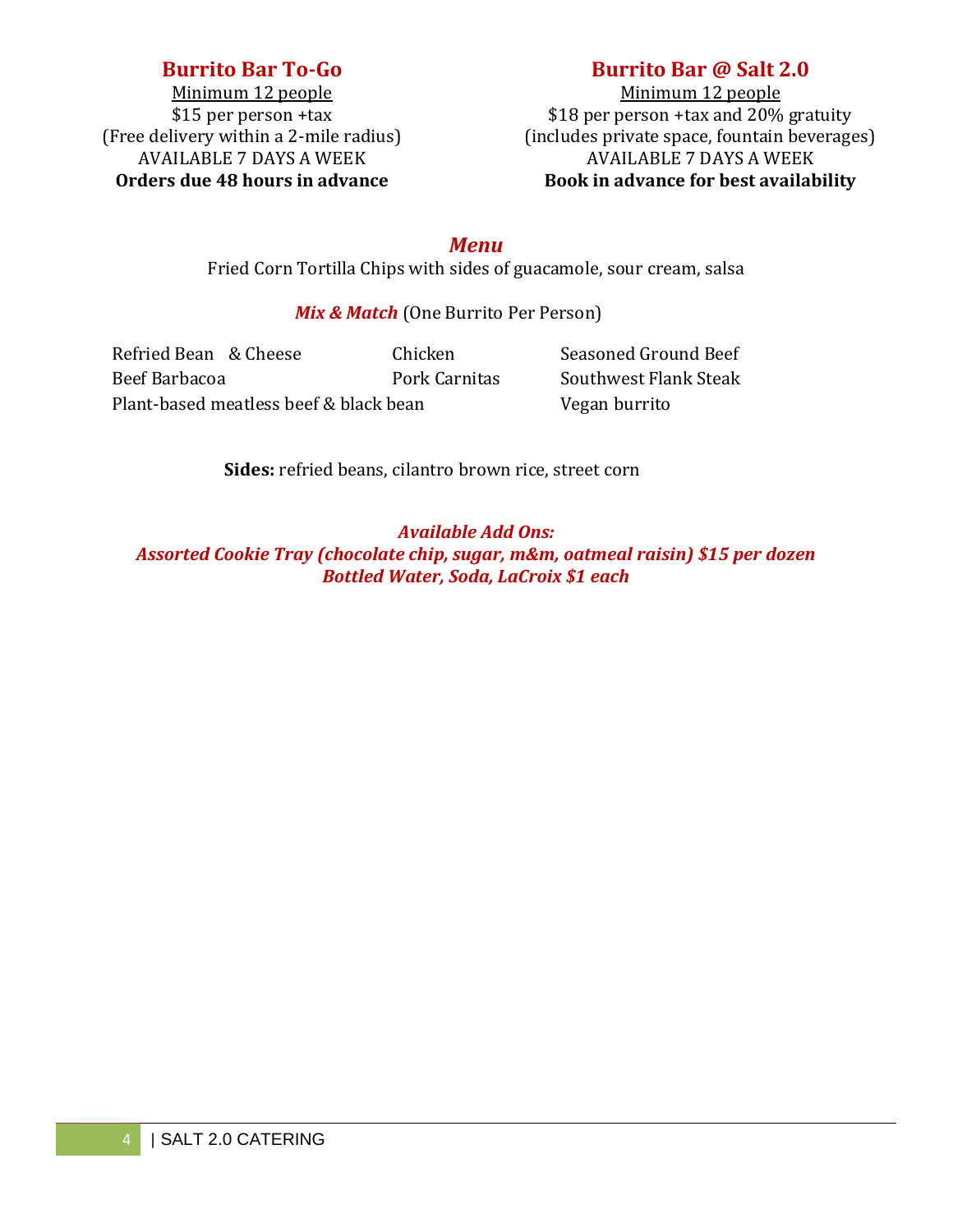### **Mingling Mixer & Cocktails @ Salt 2.0**

Minimum 15 people \$26 per person +tax and 20% gratuity (includes private space, fountain beverages) AVAILABLE 7 DAYS A WEEK **Book in advance for best availability**

#### *INCLUDES:*

Private party space for 3 hours 1 Drink ticket per attendee for a glass of wine, draft beer or house mixer Vegetable crudité Cheese & cracker tray

#### *AND CHOICE OF 3 APPETIZERS BELOW:*

| Kale and spinach dumplings with Asian ginger<br>dipping sauce     | Vegetarian cream cheese stuffed mushrooms                              |  |  |  |
|-------------------------------------------------------------------|------------------------------------------------------------------------|--|--|--|
| Sesame marinated tuna poke, pineapple, avocado                    | Sausage & blue cheese stuffed mushrooms                                |  |  |  |
| lettuce cups                                                      | Mini chicken quesadillas                                               |  |  |  |
| <b>BBQ</b> Meatballs                                              | Naan bread & hummus                                                    |  |  |  |
| Mini sweet potato crab cakes with roasted red<br>pepper aioli     | Shrimp cocktail tarts with herb cream cheese & spicy<br>cocktail sauce |  |  |  |
| Smoked salmon on cucumber rounds, with<br>horseradish cream       | Corn tortilla chips, salsa, guacamole                                  |  |  |  |
|                                                                   | Deviled eggs                                                           |  |  |  |
| Steak crostini's with Boursan (herbed cream cheese)<br>and chives | Spinach filled pastry puffs                                            |  |  |  |
| Tuna salad sliders                                                | Baby bliss potatoes topped with sour cream & bacon                     |  |  |  |
| Chips with spinach & artichoke dip                                | Risotto croquettes, chive sour cream                                   |  |  |  |
| Coconut shrimp with pineapple dipping sauce                       | Mini biscuits with honey butter                                        |  |  |  |
| Fried cauliflower with vegan smokey lime sauce                    | Sundried tomato & basil pinwheels                                      |  |  |  |
| Fried burrata ravioli with marinara                               | Mediterranean flatbreads                                               |  |  |  |

Served buffet style. (Calculated at 1.5 to 2.5 of each selection per guest)

#### *ADD-ONS:*

#### **Add an additional appetizer selection @ \$2.25 per person**